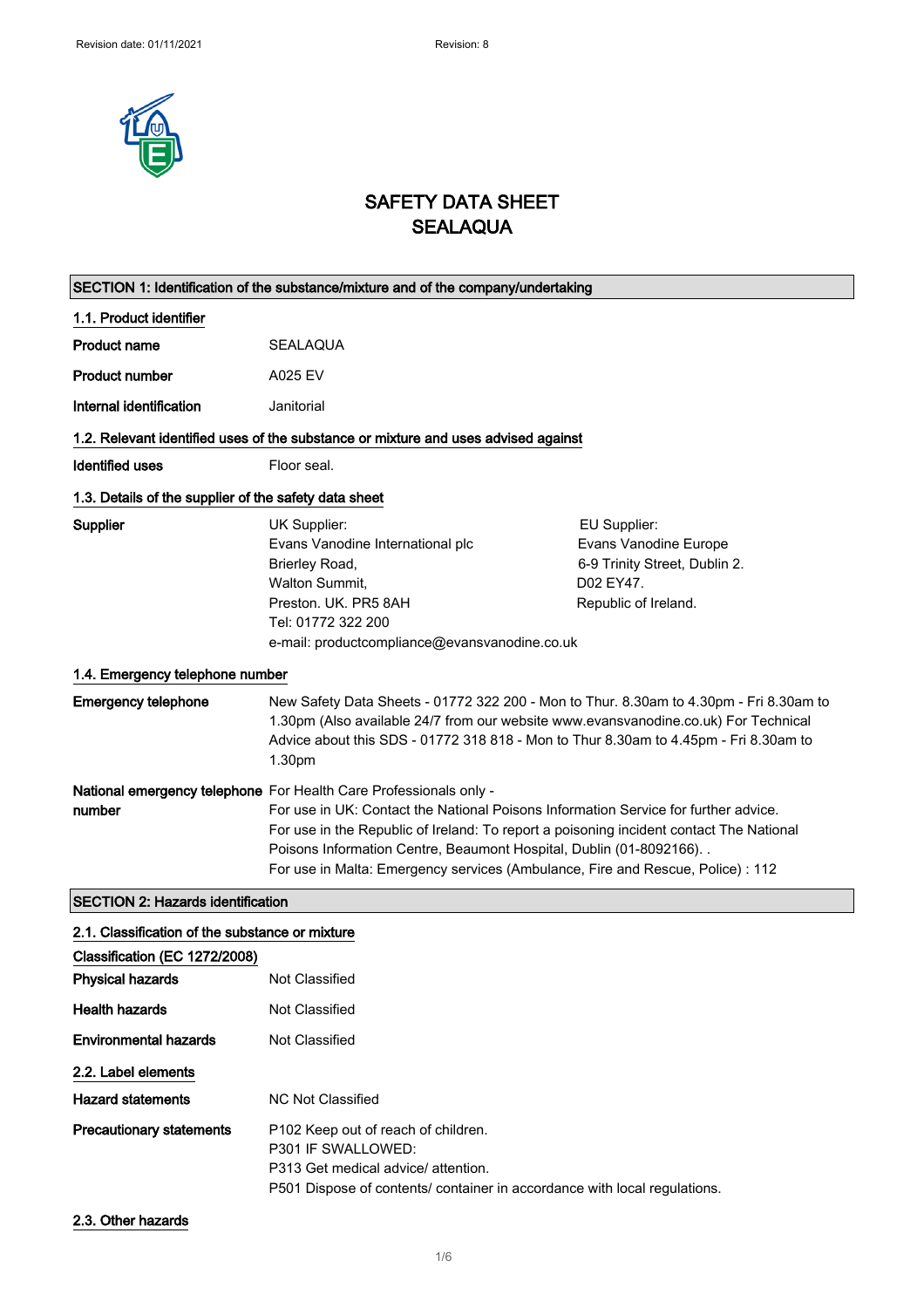This product does not contain any substances classified as PBT or vPvB.

| <b>SECTION 3: Composition/information on ingredients</b> |                                                                                                                                                                                                                                                |  |
|----------------------------------------------------------|------------------------------------------------------------------------------------------------------------------------------------------------------------------------------------------------------------------------------------------------|--|
| 3.2. Mixtures                                            |                                                                                                                                                                                                                                                |  |
| 2-(2-BUTOXYETHOXY)ETHANOL                                | $3 - 5%$                                                                                                                                                                                                                                       |  |
| CAS number: 112-34-5                                     | EC number: 203-961-6                                                                                                                                                                                                                           |  |
| Classification<br>Eye Irrit. 2 - H319                    |                                                                                                                                                                                                                                                |  |
|                                                          | The Full Text for all R-Phrases and Hazard Statements are Displayed in Section 16.                                                                                                                                                             |  |
| <b>Composition comments</b>                              | The ingredients are present in non-hazardous concentrations.                                                                                                                                                                                   |  |
| <b>SECTION 4: First aid measures</b>                     |                                                                                                                                                                                                                                                |  |
| 4.1. Description of first aid measures                   |                                                                                                                                                                                                                                                |  |
| Inhalation                                               | Unlikely route of exposure as the product does not contain volatile substances. If spray/mist<br>has been inhaled, proceed as follows. Move affected person to fresh air and keep warm and<br>at rest in a position comfortable for breathing. |  |
| Ingestion                                                | Do not induce vomiting. Give plenty of water to drink. Get medical attention.                                                                                                                                                                  |  |
| Skin contact                                             | Wash with plenty of water.                                                                                                                                                                                                                     |  |
| Eye contact                                              | Rinse immediately with plenty of water. Get medical attention promptly if symptoms occur<br>after washing.                                                                                                                                     |  |
|                                                          | 4.2. Most important symptoms and effects, both acute and delayed                                                                                                                                                                               |  |
| <b>General information</b>                               | The severity of the symptoms described will vary dependent on the concentration and the<br>length of exposure.                                                                                                                                 |  |
| Inhalation                                               | No specific symptoms known.                                                                                                                                                                                                                    |  |
| Ingestion                                                | No specific symptoms known. But - May cause discomfort if swallowed.                                                                                                                                                                           |  |
| Skin contact                                             | No specific symptoms known. But prolonged or excessively repeated skin contact could lead<br>to removal of natural oils from skin.                                                                                                             |  |
| Eye contact                                              | No specific symptoms known. Prolonged contact may cause redness and/or tearing.                                                                                                                                                                |  |
|                                                          | 4.3. Indication of any immediate medical attention and special treatment needed                                                                                                                                                                |  |
| Notes for the doctor                                     | Treat symptomatically.                                                                                                                                                                                                                         |  |
| <b>SECTION 5: Firefighting measures</b>                  |                                                                                                                                                                                                                                                |  |
| 5.1. Extinguishing media                                 |                                                                                                                                                                                                                                                |  |
| Suitable extinguishing media                             | The product is not flammable. Use fire-extinguishing media suitable for the surrounding fire.                                                                                                                                                  |  |
|                                                          | 5.2. Special hazards arising from the substance or mixture                                                                                                                                                                                     |  |
| Specific hazards                                         | Thermal decomposition or combustion products may include the following substances:<br>Irritating gases or vapours.                                                                                                                             |  |
| 5.3. Advice for firefighters                             |                                                                                                                                                                                                                                                |  |
| Special protective equipment<br>for firefighters         | Wear positive-pressure self-contained breathing apparatus (SCBA) and appropriate protective<br>clothing.                                                                                                                                       |  |
| <b>SECTION 6: Accidental release measures</b>            |                                                                                                                                                                                                                                                |  |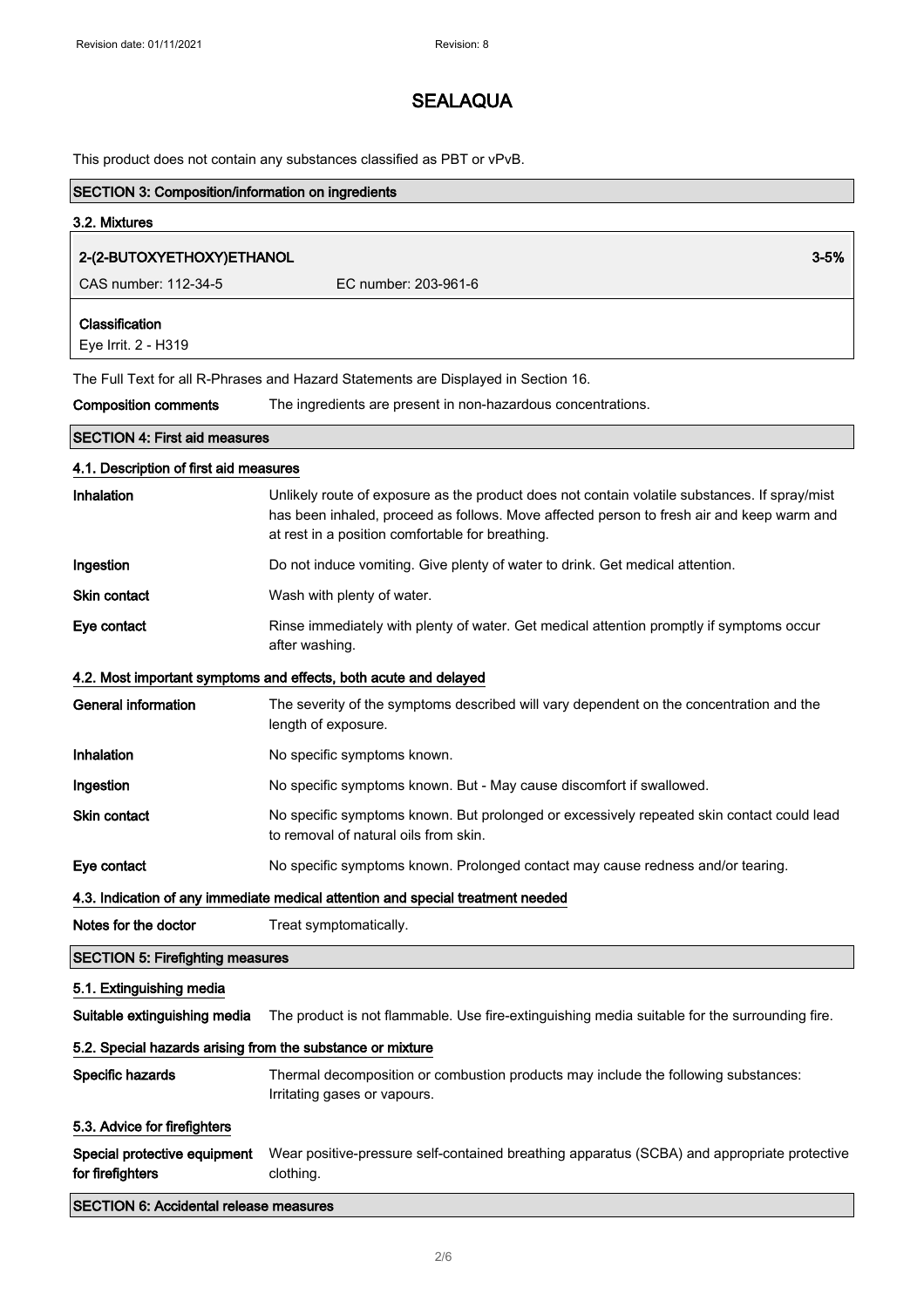### 6.1. Personal precautions, protective equipment and emergency procedures

**Personal precautions** No special protective clothing. (See Sec 8)

### 6.2. Environmental precautions

Environmental precautions Spillages or uncontrolled discharges into watercourses must be reported immediately to the Environmental Agency or other appropriate regulatory body.

#### 6.3. Methods and material for containment and cleaning up

Methods for cleaning up Small Spillages: Flush away spillage with plenty of water. Large Spillages: Contain and absorb spillage with sand, earth or other non-combustible material. Collect and place in suitable waste disposal containers and seal securely.

#### 6.4. Reference to other sections

Reference to other sections For personal protection, see Section 8.

### SECTION 7: Handling and storage

### 7.1. Precautions for safe handling

Usage precautions Mo specific recommendations.

#### 7.2. Conditions for safe storage, including any incompatibilities

| Storage precautions      | Keep only in the original container in a cool, well-ventilated place. Store away from the<br>following materials: Oxidising materials. |
|--------------------------|----------------------------------------------------------------------------------------------------------------------------------------|
| 7.3. Specific end use(s) |                                                                                                                                        |
| Specific end use(s)      | The identified uses for this product are detailed in Section 1.2.                                                                      |

### Usage description See Product Information Sheet & Label for detailed use of this product.

### SECTION 8: Exposure controls/Personal protection

#### 8.1. Control parameters

## Occupational exposure limits 2-(2-BUTOXYETHOXY)ETHANOL

Long-term exposure limit (8-hour TWA): WEL 10 ppm 67,5 mg/m<sup>3</sup> Short-term exposure limit (15-minute): WEL 15 ppm 101,2 mg/m<sup>3</sup> WEL = Workplace Exposure Limit.

#### 8.2. Exposure controls

| Appropriate engineering<br>controls                | Not relevant.                                                                                                      |
|----------------------------------------------------|--------------------------------------------------------------------------------------------------------------------|
| Eye/face protection                                | No specific eye protection required during normal use.                                                             |
| Hand protection                                    | No specific hand protection recommended. For prolonged or repeated skin contact use<br>suitable protective gloves. |
| Other skin and body<br>protection                  | None required.                                                                                                     |
| <b>Respiratory protection</b>                      | Respiratory protection not required.                                                                               |
| <b>SECTION 9: Physical and chemical properties</b> |                                                                                                                    |

#### 9.1. Information on basic physical and chemical properties

| Appearance | Emulsion. |
|------------|-----------|
| Colour     | White.    |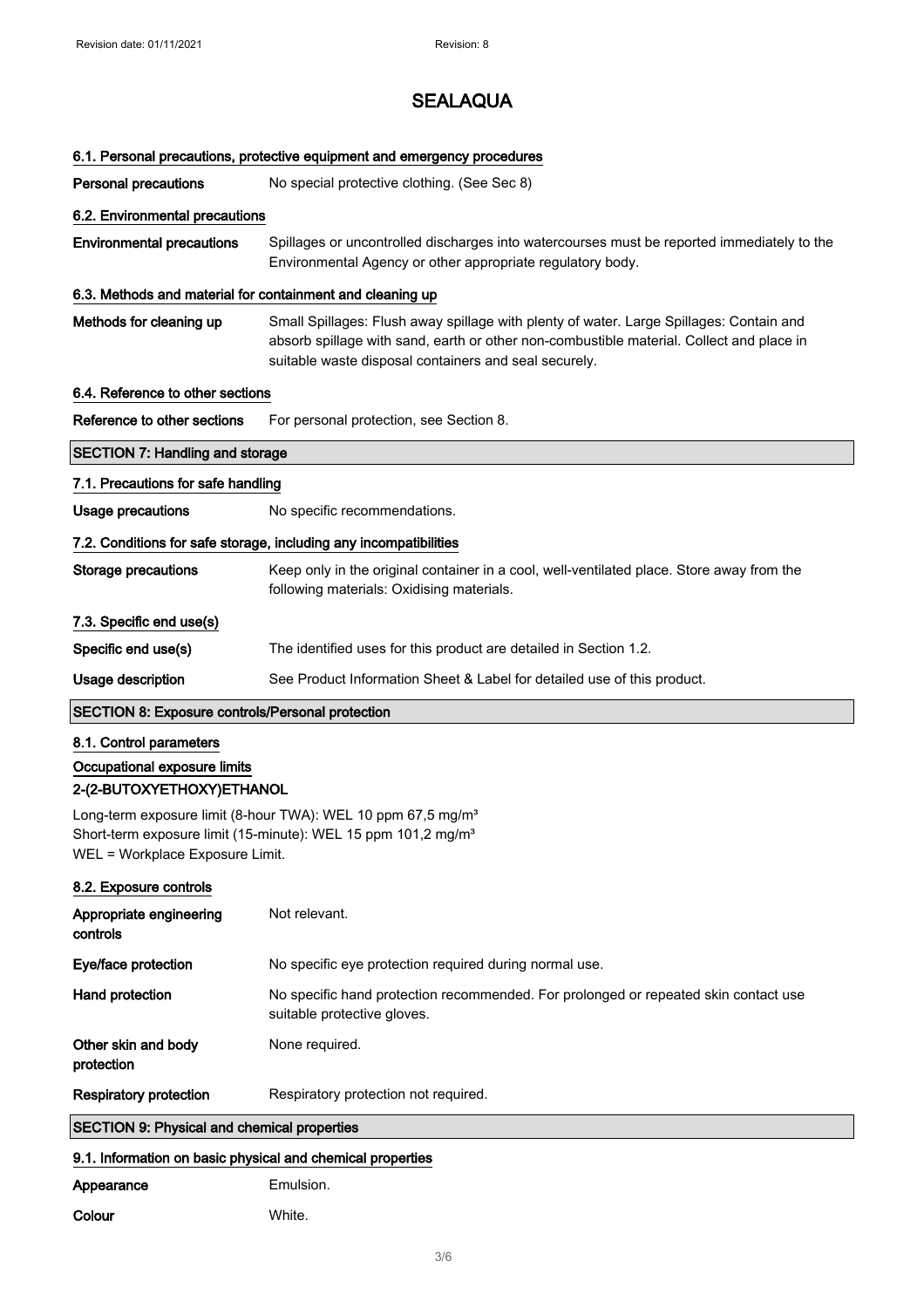| Odour                                        | Acrylic                                                                                                                                                                                                                                                                                  |
|----------------------------------------------|------------------------------------------------------------------------------------------------------------------------------------------------------------------------------------------------------------------------------------------------------------------------------------------|
| рH                                           | pH (concentrated solution): 8.50                                                                                                                                                                                                                                                         |
| Initial boiling point and range              | 100°C @ 760 mm Hg                                                                                                                                                                                                                                                                        |
| Flash point                                  | Boils without flashing.                                                                                                                                                                                                                                                                  |
| <b>Relative density</b>                      | 1.024 @ 20°C                                                                                                                                                                                                                                                                             |
| Solubility(ies)                              | Soluble in water.                                                                                                                                                                                                                                                                        |
| 9.2. Other information                       |                                                                                                                                                                                                                                                                                          |
| Other information                            | None.                                                                                                                                                                                                                                                                                    |
| <b>SECTION 10: Stability and reactivity</b>  |                                                                                                                                                                                                                                                                                          |
| 10.1. Reactivity                             |                                                                                                                                                                                                                                                                                          |
| Reactivity                                   | There are no known reactivity hazards associated with this product.                                                                                                                                                                                                                      |
| 10.2. Chemical stability                     |                                                                                                                                                                                                                                                                                          |
| <b>Stability</b>                             | No particular stability concerns.                                                                                                                                                                                                                                                        |
| 10.3. Possibility of hazardous reactions     |                                                                                                                                                                                                                                                                                          |
| Possibility of hazardous<br>reactions        | See sections 10.1, 10.4 & 10.5                                                                                                                                                                                                                                                           |
| 10.4. Conditions to avoid                    |                                                                                                                                                                                                                                                                                          |
| Conditions to avoid                          | There are no known conditions that are likely to result in a hazardous situation.                                                                                                                                                                                                        |
| 10.5. Incompatible materials                 |                                                                                                                                                                                                                                                                                          |
| <b>Materials to avoid</b>                    | No specific material or group of materials is likely to react with the product to produce a<br>hazardous situation.                                                                                                                                                                      |
| 10.6. Hazardous decomposition products       |                                                                                                                                                                                                                                                                                          |
| Hazardous decomposition<br>products          | No known hazardous decomposition products.                                                                                                                                                                                                                                               |
| <b>SECTION 11: Toxicological information</b> |                                                                                                                                                                                                                                                                                          |
| 11.1. Information on toxicological effects   |                                                                                                                                                                                                                                                                                          |
| <b>Toxicological effects</b>                 | We have not carried out any animal testing for this product. Any ATE figures quoted below are<br>from Toxicity Classifications that have been carried out using ATE (Acute Toxicity Estimate)<br>Calculation Method using LD50 or ATE figures provided by the Raw Material Manufacturer. |
| Other health effects                         | Low oral toxicity, but ingestion may cause irritation of the gastro-intestinal tract.                                                                                                                                                                                                    |
| <b>SECTION 12: Ecological information</b>    |                                                                                                                                                                                                                                                                                          |
| Ecotoxicity                                  | Not regarded as dangerous for the environment.                                                                                                                                                                                                                                           |
| 12.1. Toxicity                               |                                                                                                                                                                                                                                                                                          |
| <b>Toxicity</b>                              | We have not carried out any Aquatic testing, therefore we have no Aquatic Toxicity Data<br>specifically for this product. The Aquatic Toxicity Data, where provided by the raw material<br>manufacturer for ingredients with aquatic toxicity, can be made available on request.         |

### 12.2. Persistence and degradability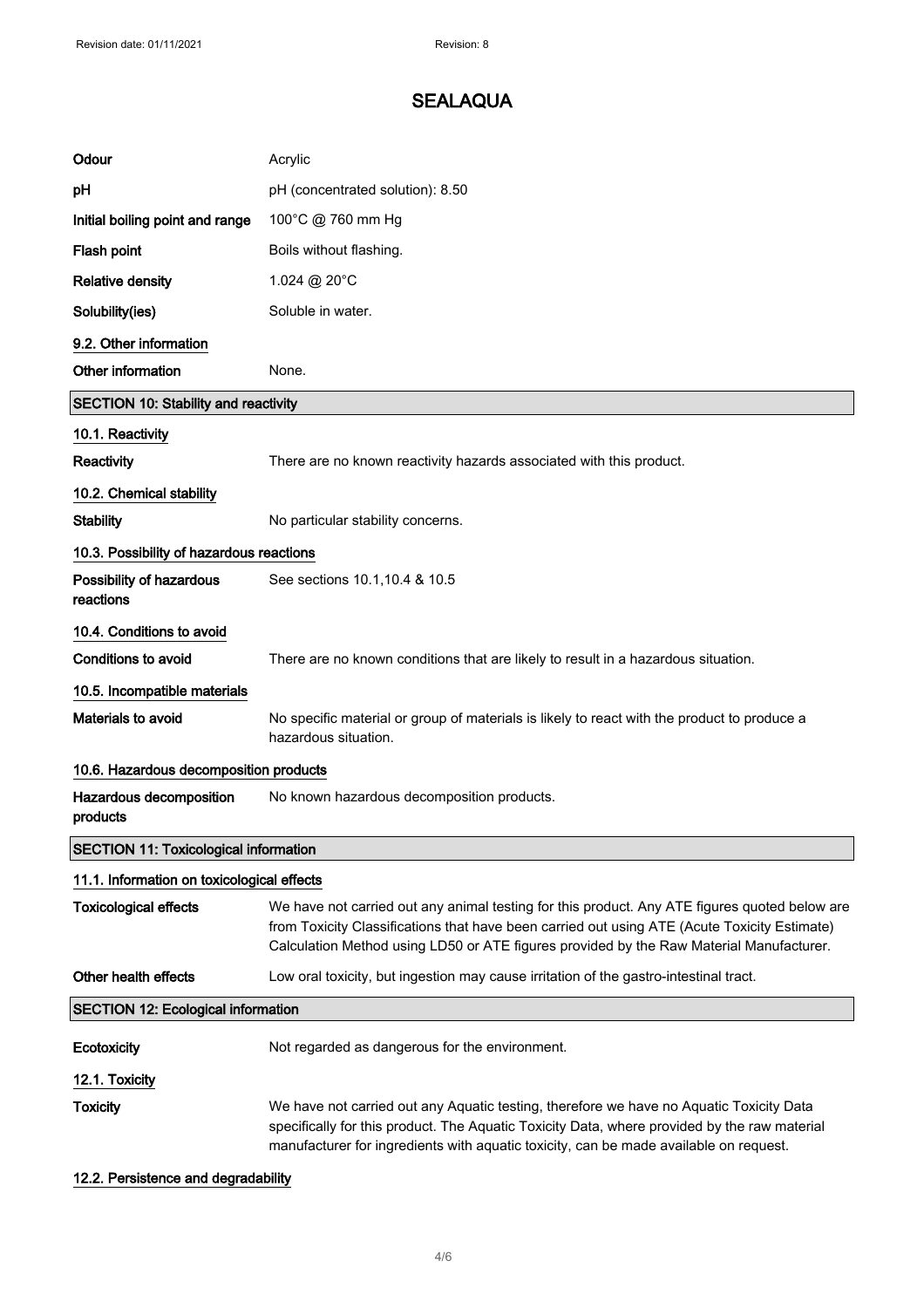| Persistence and degradability                                                                  | This surfactant complies with the biodegradability criteria as laid down in Regulation (EC) No.<br>648/2004 on detergents.                                                                                       |
|------------------------------------------------------------------------------------------------|------------------------------------------------------------------------------------------------------------------------------------------------------------------------------------------------------------------|
| 12.3. Bioaccumulative potential                                                                |                                                                                                                                                                                                                  |
| <b>Bioaccumulative potential</b>                                                               | The product does not contain any substances expected to be bioaccumulating.                                                                                                                                      |
| 12.4. Mobility in soil                                                                         |                                                                                                                                                                                                                  |
| <b>Mobility</b>                                                                                | Not known.                                                                                                                                                                                                       |
| 12.5. Results of PBT and vPvB assessment                                                       |                                                                                                                                                                                                                  |
| Results of PBT and vPvB<br>assessment                                                          | This product does not contain any substances classified as PBT or vPvB.                                                                                                                                          |
| 12.6. Other adverse effects                                                                    |                                                                                                                                                                                                                  |
| Other adverse effects                                                                          | Not known.                                                                                                                                                                                                       |
| <b>SECTION 13: Disposal considerations</b>                                                     |                                                                                                                                                                                                                  |
| 13.1. Waste treatment methods                                                                  |                                                                                                                                                                                                                  |
| Disposal methods                                                                               | Small amounts (less than 5 Litres) of unwanted product may be flushed with water to sewer.<br>Larger volumes must be sent for disposal by approved waste contractor. Consign empty<br>container to normal waste. |
| <b>SECTION 14: Transport information</b>                                                       |                                                                                                                                                                                                                  |
| General                                                                                        | Not classified for Transport.                                                                                                                                                                                    |
| 14.1. UN number                                                                                |                                                                                                                                                                                                                  |
| Not applicable.                                                                                |                                                                                                                                                                                                                  |
| 14.2. UN proper shipping name                                                                  |                                                                                                                                                                                                                  |
| Not applicable.                                                                                |                                                                                                                                                                                                                  |
| 14.3. Transport hazard class(es)                                                               |                                                                                                                                                                                                                  |
| Not regulated.                                                                                 |                                                                                                                                                                                                                  |
| 14.4. Packing group<br>Not applicable.                                                         |                                                                                                                                                                                                                  |
|                                                                                                |                                                                                                                                                                                                                  |
| 14.5. Environmental hazards                                                                    |                                                                                                                                                                                                                  |
| Environmentally hazardous substance/marine pollutant<br>No.                                    |                                                                                                                                                                                                                  |
| 14.6. Special precautions for user                                                             |                                                                                                                                                                                                                  |
| Not applicable.                                                                                |                                                                                                                                                                                                                  |
|                                                                                                | 14.7. Transport in bulk according to Annex II of MARPOL and the IBC Code                                                                                                                                         |
| Transport in bulk according to Not applicable.<br>Annex II of MARPOL 73/78<br>and the IBC Code |                                                                                                                                                                                                                  |
| <b>SECTION 15: Regulatory information</b>                                                      |                                                                                                                                                                                                                  |
|                                                                                                | 15.1. Safety, health and environmental regulations/legislation specific for the substance or mixture                                                                                                             |